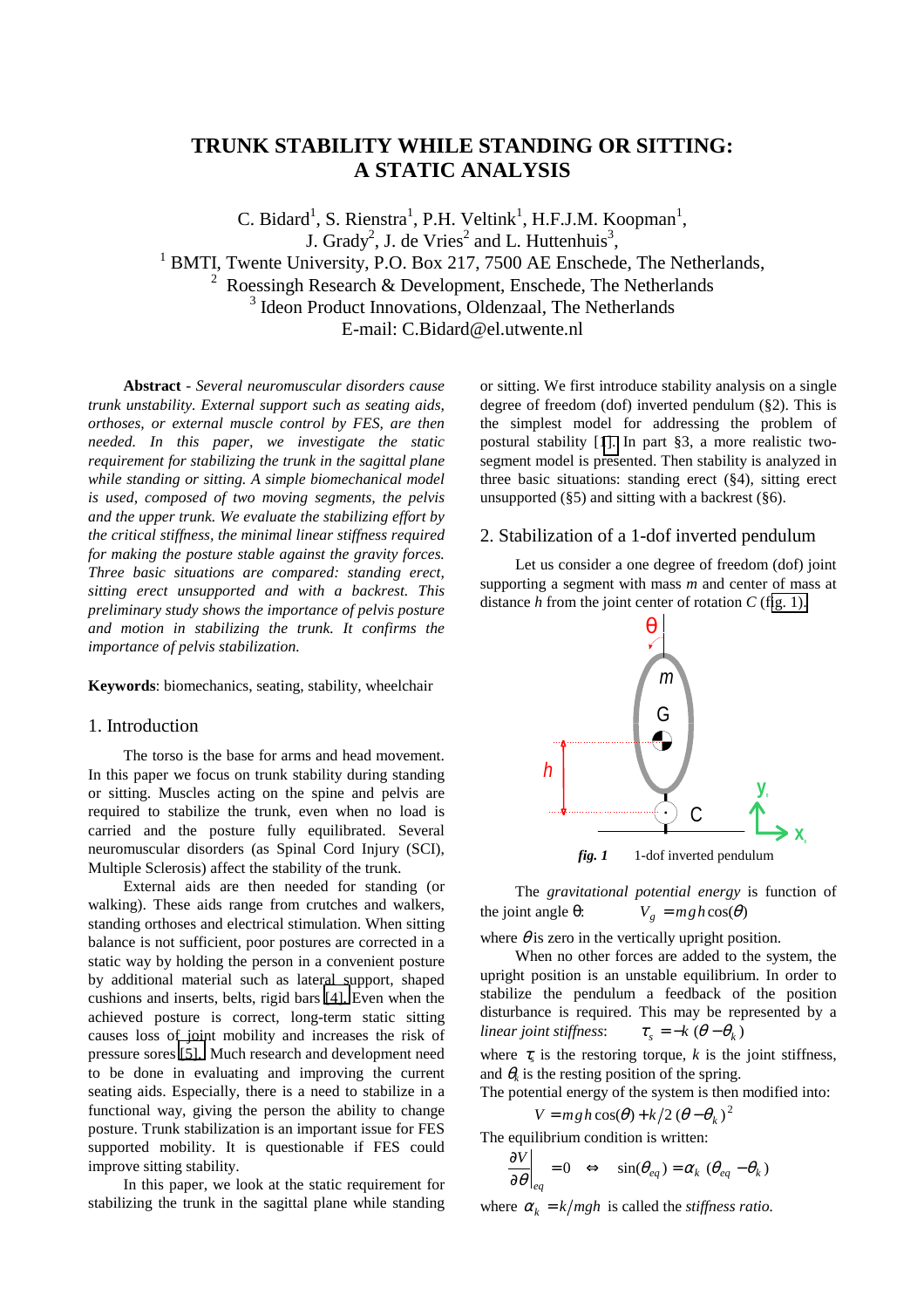Static stability is ensured locally at equilibrium when the *total effective stiffness* is positive:

$$
K_{eq} = \frac{\partial^2 V}{\partial \theta^2}\Big|_{eq} > 0 \iff \alpha_k > \cos(\theta_{eq})
$$

The total effective stiffness  $K_{eq}$  is a measure of the stability. Let us consider the system stabilized at position <sup>θ</sup>*eq*. The additional torque required moving to another position  $\theta = \theta_{eq} + \Delta\theta$  is then:

$$
\tau_{\theta} = \frac{\partial V}{\partial \theta}\Big|_{\theta} \cong \frac{\partial V}{\partial \theta}\Big|_{eq} + \frac{\partial^2 V}{\partial \theta^2}\Big|_{eq} \Delta \theta = K_{eq} \Delta \theta
$$

To provide support without preventing motion, a small effective stiffness should be realized. But to resist again important disturbances, a greater effective stiffness is needed

In fig. 2, the equilibrium positions and the stability limit are drawn. By adjusting the stiffness ratio  $\alpha_k$  and the resting position of the spring  $\theta_k$ , the equilibrium position  $\theta_{eq}$  and the effective stiffness  $K_{eq}$  are controlled independently. This is the principle of impedance control [\[6\], h](#page-3-0)ere in his simplest static form.

The linear stiffness required to stabilize is the highest for the upright position  $\theta_{eq}=0^\circ$ . We call this stiffness  $k_{critical}=mgh$ , the critical stiffness; it corresponds to stiffness ratio  $\alpha_k = 1$ . If the joint stiffness is higher than the critical stiffness, whatever the resting position of the spring  $\theta_k$ , there is a single equilibrium position  $\theta_{eq}$ , which is stable. This means that the total potential energy has a single minimum; global stability is ensured. In the following, we will consider requirements for stabilization in the posture where the gravity forces are equilibrated. This posture will be called the *erect posture*. The erect posture is the more demanding for stiffness, and the less demanding for permanent force. It is the posture best suited to initiate a movement.



curves (drawn with same style) originate from θ*=*±*180º,* the original stable equilibrium position of the pendulum. The unstable equilibrium positions are in the gray area, under the curve  $\alpha_k = cos(\theta_{ea})$ . The effective stiffness may be obtained as the vertical distance between the equilibrium point considered and the curve  $\alpha_k = \cos(\theta_{eq})$ .

*fig.* 2 Equilibrium positions  $\theta_{eq}$  function of joint stiffness ratio  $\alpha_k$ , for different resting position  $\theta_k$  of the spring

#### 3. The two-segments model

The 2-segments sagittal model (fig. 3) includes two degrees of freedom: the lumbar flexion-extension and the tilt of the pelvis. Lumbar flexion is lumped as a rotation ( $\theta$ <sub>2</sub>) about a centre *C*, located at the L3 vertebra [7][8]. The rotation of the pelvis  $(\theta_i)$  is about the hip centre *H* when standing; and about a point *I* located on the ischial tuberosities, when sitting. A more accurate model for sitting should consider the rolling of the pelvic bone, but is not required for a local stability analysis. It is assumed that in the erect standing position, the centers of mass are vertically aligned with the joint centers *C* and *H*. The model parameters (t[able 1\)](#page-2-0) are derived mainly from literature anthropometric data collected in [\[2\] f](#page-3-0)or a 50% percentile male (75.2kg, 1.75m), and also from [\[7\].](#page-3-0) 55% of the mass of the lumbar region is assumed to move with the pelvis and 45% with the upper back.

In the following section, we will look at the coupled stability of pelvic tilt  $(\theta_i)$  and lumbar flexionextension  $(\theta_2)$ .



*fig. 3* Two-segments model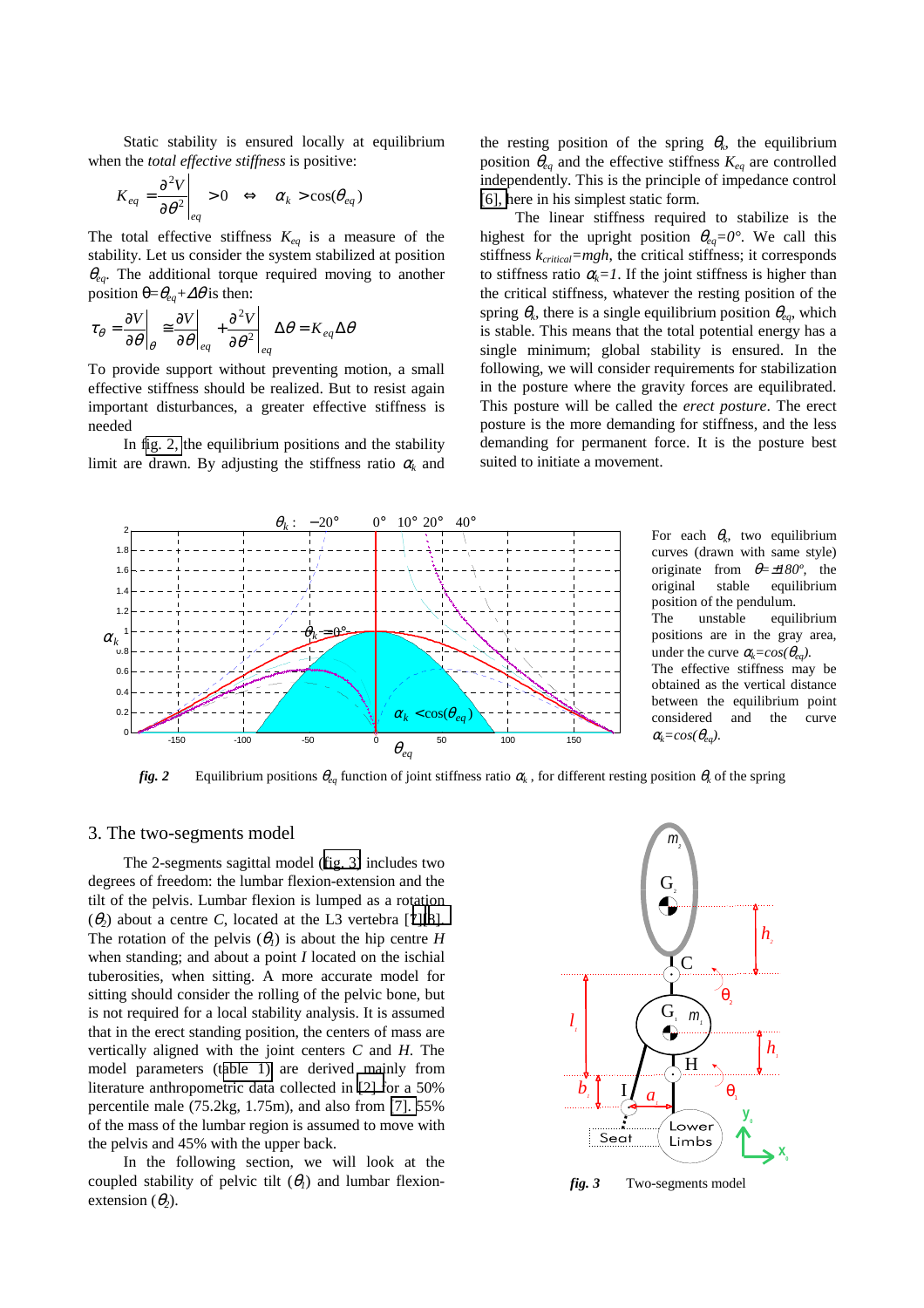<span id="page-2-0"></span>

| <b>Pelvis</b>        | mass                                  | $m_1 = 16 kg$   |
|----------------------|---------------------------------------|-----------------|
| including the        | distance                              | $l_1 = 0.165$ m |
| lumbar region        | from hip center $H$ to $C(L3)$        |                 |
| under L <sub>3</sub> | distance from $H$ to c.o.m            | $h_1 = 0.05$ m  |
|                      | position of <i>I</i> (ischial tuber.) | $a_1 = 0.04$ m  |
|                      | with respect to $H$                   | $b_1 = 0.06$ m  |
| <b>Upper trunk</b>   | mass                                  | $m_2 = 35.5$ kg |
| including head,      | distance from $C(L3)$ to              | $h_2 = 0.10 m$  |
| neck and arms.       | c.o.m                                 |                 |

*table 1* Model parameters

## 4. Standing erect

The erect position is  $(\theta_{leq}=0, \theta_{leq}=0)$ . Let us consider stabilization of this posture by two linear joint stiffnesses  $k_1$  (hip stiffness) and  $k_2$  (lumbar stiffness) whose resting position are the 0 positions. The condition for stability at equilibrium is that the effective stiffness matrix  $K_{eq}$  be definite positive.  $K_{eq}$  is function of stiffness  $k_1$  and  $k_2$ :

$$
K_{eq} = \frac{\partial^2 V}{\partial \theta^2}\Bigg|_{eq} = \begin{bmatrix} k_1 - (\mu_1 + \mu_2) & -\mu_2 \\ -\mu_2 & k_2 - \mu_2 \end{bmatrix}
$$

with  $\mu_1 = (m_1 h_1 + m_2 l_1) g$ ,  $\mu_2 = m_2 h_2 g$ 

The stability condition determines a stability area fig. 4. The critical stiffness is now a curve in the plane  $(k_1,k_2)$ . The asymptotes of the critical stiffness curve correspond to the critical stiffness of the 1-dof pendulum obtained by locking one of the two joints. The point with minimal norm on the critical stiffness curve is circled. The stiffness values corresponding to this point and to the asymptotes are reported in [table 1.](#page-3-0) 



# 5. Sitting erect unsupported

Because the center of mass of the pelvis is not aligned with the center of rotation *I* and *C*; the pelvis must be slightly backward tilted to be in equilibrium:

$$
\left. \frac{\partial V_g}{\partial \underline{\theta}} \right|_{eq} = \underline{0} \iff \begin{cases} \tan(\theta_{peq}) = \frac{\mu_{1a}}{\mu_1} \\ \theta_{2eq} = -\theta_{peq} \end{cases} \iff \begin{cases} \theta_{peq} = +12^\circ \\ \theta_{2eq} = -12^\circ \end{cases}
$$

where  $\theta_p$  is the absolute angular position of the pelvis,  $\mu_1 = (b_1 m_{12} + m_1 h_1 + m_2 l_1) g$ ,  $\mu_{1a} = a_1 m_{12} g$ ,  $m_{12} = m_1 + m_2$ . The lumbar spine is flexed to compensate for the pelvic tilt. The relative angle between the pelvis and the seat depends on the seat pan inclination  $\theta_s$ :  $\theta_{leq} = \theta_{peq} - \theta_s$ .

Let us consider stabilization of this posture by two linear stiffnesses acting on the two degrees of freedom:  $k_1$  (pelvic tilt stiffness) and  $k_2$  (lumbar stiffness). The effective stiffness at equilibrium is:

$$
K_{eq} = \begin{bmatrix} k_1 - (\mu_1 \cos(\theta_{peq}) + \mu_{1a} \sin(\theta_{peq}) + \mu_2) & -\mu_2 \\ -\mu_2 & k_2 - \mu_2 \end{bmatrix}
$$

Only the contribution of gravity to the effective stiffness on pelvic tilt is modified with respect to the standing erect situation. This causes the vertical asymptote of the critical stiffness curve to be pushed to the right, corresponding to a higher pelvic tilt stiffness value. Note that the results are not influenced by inclination of the seat pan.



### 6. Sitting with a backrest

When sitting on a chair with a backrest, the horizontal force applied on the backrest cause the pelvis to slide on the seat forwards while tilting backwards. This results in a posterior-leaning posture [\[2\], w](#page-3-0)hich is a typical posture of persons with SCI [[5\].](#page-3-0) To model this situation (fig. 6), we add a degree of freedom to the pelvis motion relative to the seat pan  $(x<sub>I</sub>)$ , and constrain the upper trunk to be parallel to the backrest. We obtain a one-dof motion: pelvic tilt  $(\theta_i)$ , lumbar flexionextension  $(\theta_2)$ , horizontal displacement of the pelvis  $(x_1)$ and vertical displacement of the upper trunk  $(y<sub>C</sub>)$  being coupled.



fig. 6 Kinematic model for sitting with a backrest